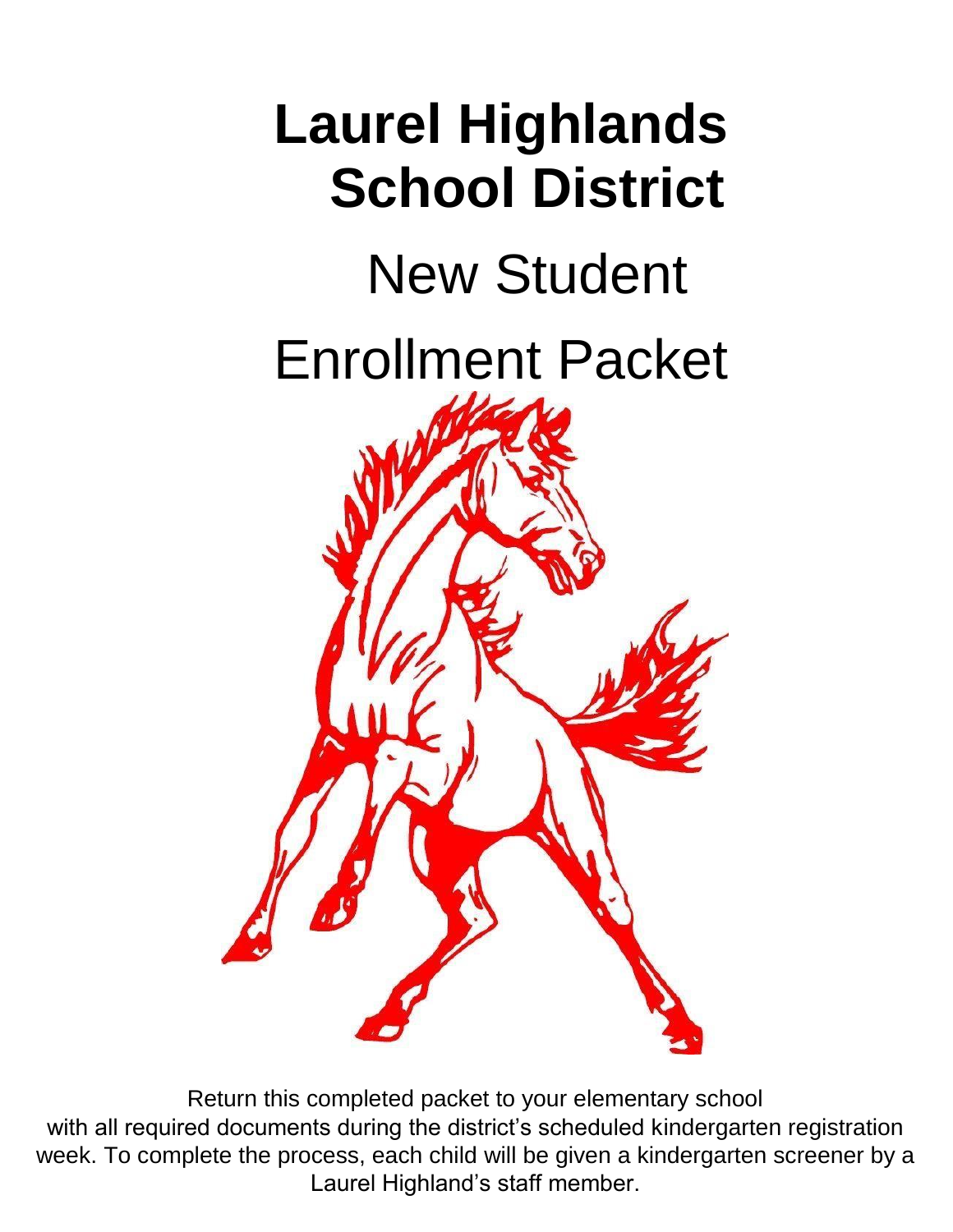

**Laurel Highlands School District**  304 Bailey Avenue



 Uniontown, Pennsylvania 15401 (724) 437-2821 Fax (724) 437-8929 www.lhsd.org

# **REQUIRED DOCUMENTS FOR ENROLLMENT**

We appreciate your efforts to enroll your child for school. Please be advised that the Pennsylvania Department of Education is requiring that we closely scrutinize enrollment documentation for our students due to the need for accuracy. Therefore, we must have the following documentation before your child can officially start school.

**Failure to provide this documentation will result in your child being delayed in entering kindergarten.**

**PROOF OF AGE IMMUNIZATION RECORDS CUSTODY AGREEMENT (if applicable) PROOF OF RESIDENCY (the following are acceptable proof):** 

- **● Renter's Lease**
- **● Mortgage Receipt**
- **● Deed**
- **● Utility Bills**

## **SORRY…………….…A** *DRIVER'S LICENSE* **IS NOT ACCEPTABLE DOCUMENTATION**

Please note, if you are relocating from a foreign country or are currently homeless, speak with the building principal to address your individual concerns.

If you have any questions, please contact your building principal or school secretary for further clarification.

## **CHILD CUSTODY**

I agree to supply the most recent court orders specifying child custody as part of my child's permanent records. Otherwise, school personnel will not be responsible in determining legal custody should a problem of this nature arise.

Parent Signature Date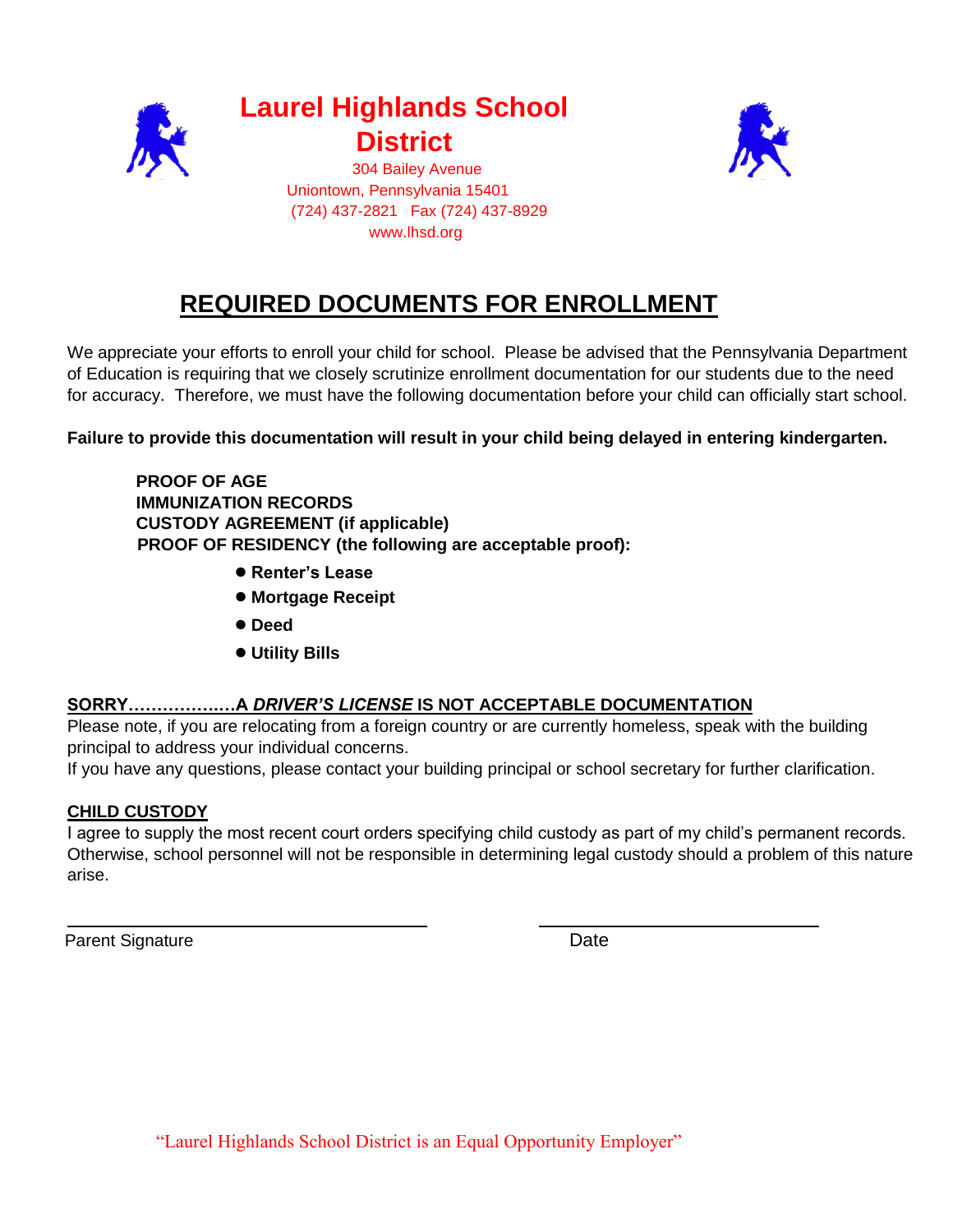# **LAUREL HIGHLANDS SCHOOL DISTRICT NEW STUDENT REGISTRATION INFORMATION**

| School_                                 |                                                                                                                |                                                            | Grade |                                                  |  |
|-----------------------------------------|----------------------------------------------------------------------------------------------------------------|------------------------------------------------------------|-------|--------------------------------------------------|--|
|                                         | Student Full Name as it appears on their birth certificate                                                     |                                                            |       |                                                  |  |
| (Last)                                  | (First)                                                                                                        | (Middle)                                                   |       |                                                  |  |
|                                         |                                                                                                                |                                                            |       |                                                  |  |
|                                         |                                                                                                                |                                                            |       |                                                  |  |
|                                         |                                                                                                                |                                                            |       |                                                  |  |
|                                         | Birth Certificate #: __________________________________(provide copy of state-issued certificate)              |                                                            |       |                                                  |  |
|                                         |                                                                                                                |                                                            |       |                                                  |  |
|                                         | (City)                                                                                                         |                                                            |       | (State) (Country)                                |  |
| Father Living Y/N:_________________     | Mother Living Y/N: _________________                                                                           |                                                            |       |                                                  |  |
| Parents Separated Y/N:                  |                                                                                                                | Parents Divorced Y/N:                                      |       |                                                  |  |
|                                         | Note: IF PARENTS ARE SEPARATED/DIVORCED-IS THERE A PROBLEM WITH CUSTODY?<br>YES NO                             |                                                            |       |                                                  |  |
| <b>CUSTODY AGREEMENT OR COURT ORDER</b> | IF "YES", PLEASE SEE PRINCIPAL TO DISCUSS THE PROBLEM AND PROVIDE A COPY OF THE                                |                                                            |       |                                                  |  |
| Yes______ No _______                    | Ethnicity: (Please mark Hispanic Yes or No AND one of the listed race choices below.) Hispanic:                |                                                            |       |                                                  |  |
|                                         | Asian ________ White ________ Black ________ American Indian/Indian/Alaskan Native ______                      |                                                            |       |                                                  |  |
|                                         |                                                                                                                |                                                            |       |                                                  |  |
|                                         |                                                                                                                |                                                            |       |                                                  |  |
|                                         | Is this student in Foster Care? Y N If so, name of placing agency: _________________________________           |                                                            |       |                                                  |  |
|                                         |                                                                                                                |                                                            |       |                                                  |  |
|                                         |                                                                                                                |                                                            |       |                                                  |  |
|                                         |                                                                                                                |                                                            |       |                                                  |  |
|                                         | Relationship to Student: ___________________Married _______ Divorced _______ Separated ______                  |                                                            |       |                                                  |  |
| Physical Address_____________________   |                                                                                                                | <u> 1980 - Jan James Barnett, fransk politik (d. 1980)</u> |       |                                                  |  |
|                                         |                                                                                                                |                                                            |       |                                                  |  |
|                                         |                                                                                                                |                                                            |       |                                                  |  |
|                                         | Lives with Y/N? Correspondence Y/N? Correspondence Y/N Correspondence Correspondence Occupation:               |                                                            |       |                                                  |  |
| Employer:                               | Employer Phone#: Continuing the Contract of the Contract of The Contract of The Contract of The Contract of Th |                                                            |       |                                                  |  |
|                                         |                                                                                                                |                                                            |       |                                                  |  |
|                                         | Relationship to Student: ____________________________                                                          |                                                            |       | Married ______ Divorced _______ Separated ______ |  |
| <b>Physical Address</b>                 |                                                                                                                |                                                            |       |                                                  |  |
|                                         |                                                                                                                |                                                            |       |                                                  |  |
|                                         | Home Phone: _________________________________Cell Phone: _______________________                               |                                                            |       |                                                  |  |
|                                         |                                                                                                                |                                                            |       |                                                  |  |
|                                         |                                                                                                                |                                                            |       |                                                  |  |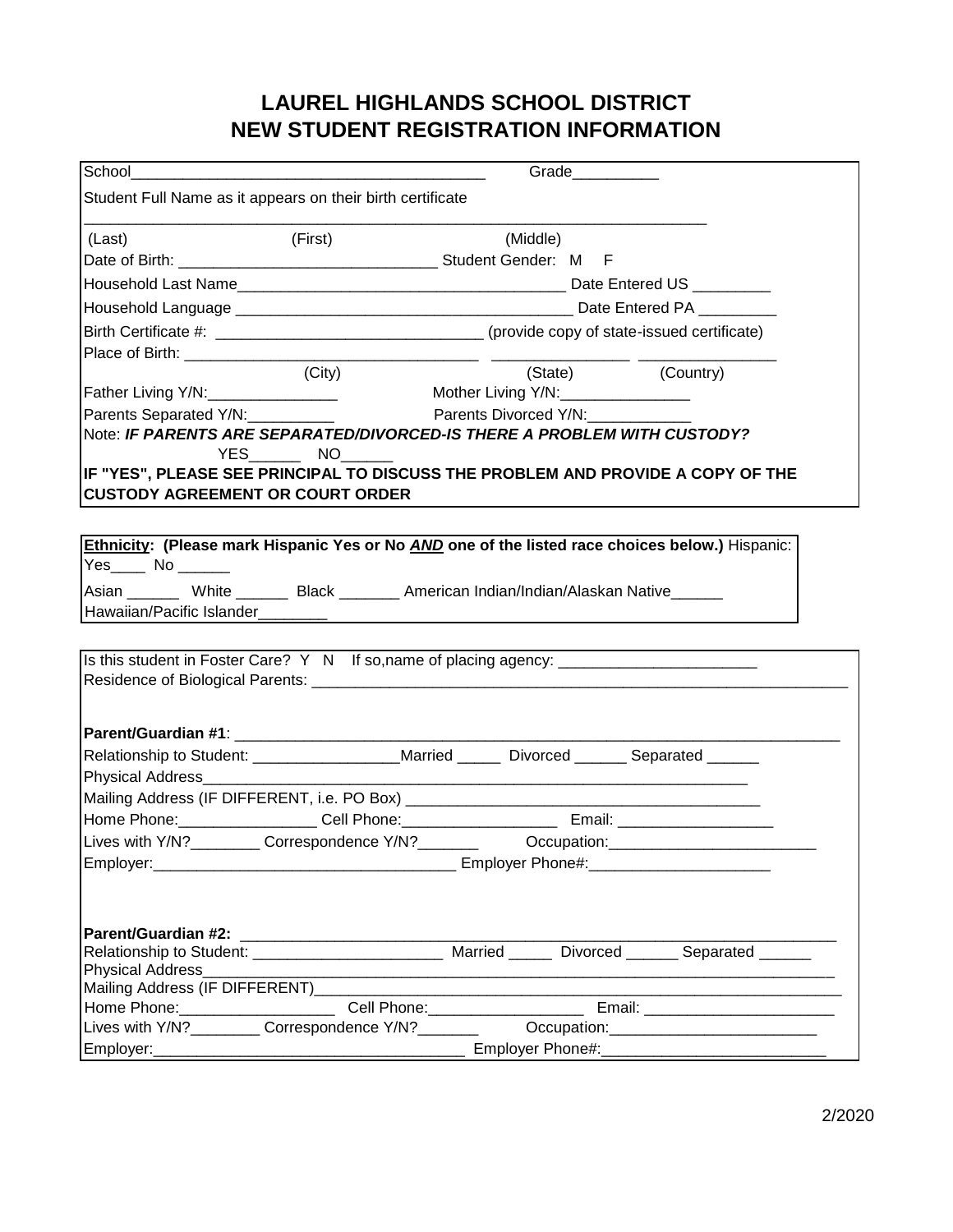## **LAUREL HIGHLANDS SCHOOL DISTRICT NEW STUDENT REGISTRATION INFORMATION**

| IN CASE OF EMERGENCY, CALL (OTHER THAN PARENT OR GUARDIAN-MAX TWO)<br>Name: _____________________________<br>Cell Phone: ________________________________                                                                     |
|-------------------------------------------------------------------------------------------------------------------------------------------------------------------------------------------------------------------------------|
|                                                                                                                                                                                                                               |
|                                                                                                                                                                                                                               |
|                                                                                                                                                                                                                               |
|                                                                                                                                                                                                                               |
|                                                                                                                                                                                                                               |
|                                                                                                                                                                                                                               |
|                                                                                                                                                                                                                               |
|                                                                                                                                                                                                                               |
|                                                                                                                                                                                                                               |
| Name: Name: Name: Name: Name: Name: Name: Name: Name: Name: Name: Name: Name: Name: Name: Name: Name: Name: Name: N                                                                                                           |
| Name: ________________________________Grade: _________                                                                                                                                                                        |
|                                                                                                                                                                                                                               |
| Name: ____________________________Grade: ________                                                                                                                                                                             |
|                                                                                                                                                                                                                               |
| Name: Name: Name: Name: Name: Name: Name: Name: Name: Name: Name: Name: Name: Name: Name: Name: Name: Name: Name: Name: Name: Name: Name: Name: Name: Name: Name: Name: Name: Name: Name: Name: Name: Name: Name: Name: Name: |
|                                                                                                                                                                                                                               |
| Name: Campana Communication Crade: Communication Crade:                                                                                                                                                                       |
|                                                                                                                                                                                                                               |
|                                                                                                                                                                                                                               |
|                                                                                                                                                                                                                               |
|                                                                                                                                                                                                                               |

Dates Attended: \_\_\_\_\_\_\_\_\_\_\_\_\_\_\_\_\_\_\_\_\_\_\_\_\_\_\_\_\_\_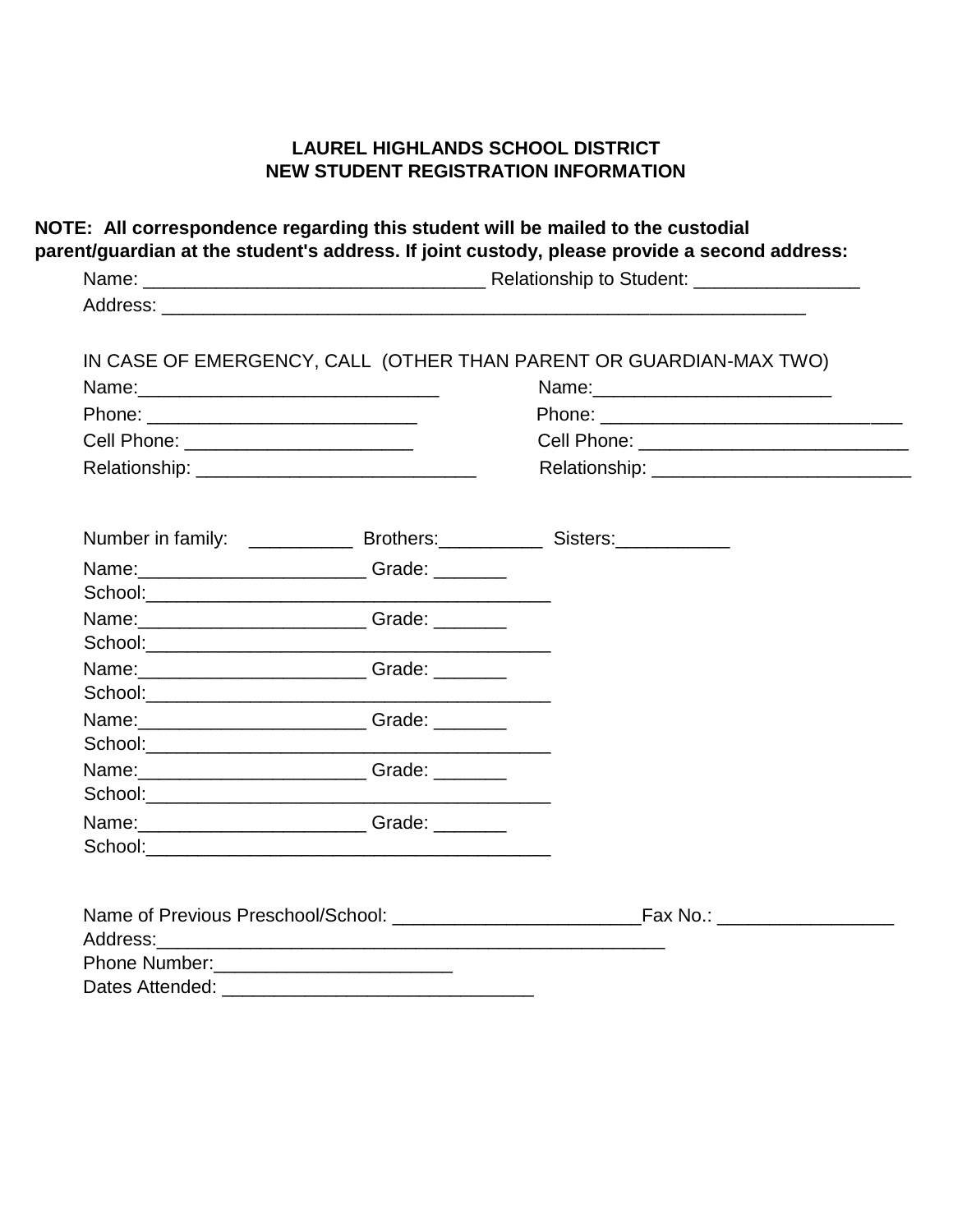304 Bailey Avenue Uniontown, Pennsylvania 15401 www.lhsd.org

*724-437-9600 724-437-7371 724-437-6208 724-437-9688 (fax) 724-437-9229 (fax) 724-437-9774 (fax)* 

# **Clark Elementary Hatfield Elementary Hutchinson Elementary**

**Marshall Elementary LH Middle School LH Senior High School** 

## **AUTHORIZATION OF SCHOOL RECORDS**

Date: **TO: (List last school attended) FROM:** 

FAX #

Please send us the following information for:

Student's Name **Birthdate** Grade

Parent Name Contact number

1. Cumulative Permanent Records 6. Attendance Records

2. Test Scores 7. Discipline Records

- 
- 3. Health/Immunization Records 8. IEP, ER/RR, NOREP (if applicable)

4. Numerical Evaluation of Grading Scale 9. PA Secure ID#

5. Grades to Date of Withdrawal

*Parental permission is no longer required when records are requested by authorized school personnel. (Family Educational Rights and Privacy Act, Final Rule on Educational Records, Federal Register, June 17, 1976, Vol. 41, No. 118, page 24673.)* 

*724-438-5851 724-437-2865 724-437-4741 724-438-7858 (fax) 724-437-8518 (fax) 724-425-5436 (fax)* 

(Phone)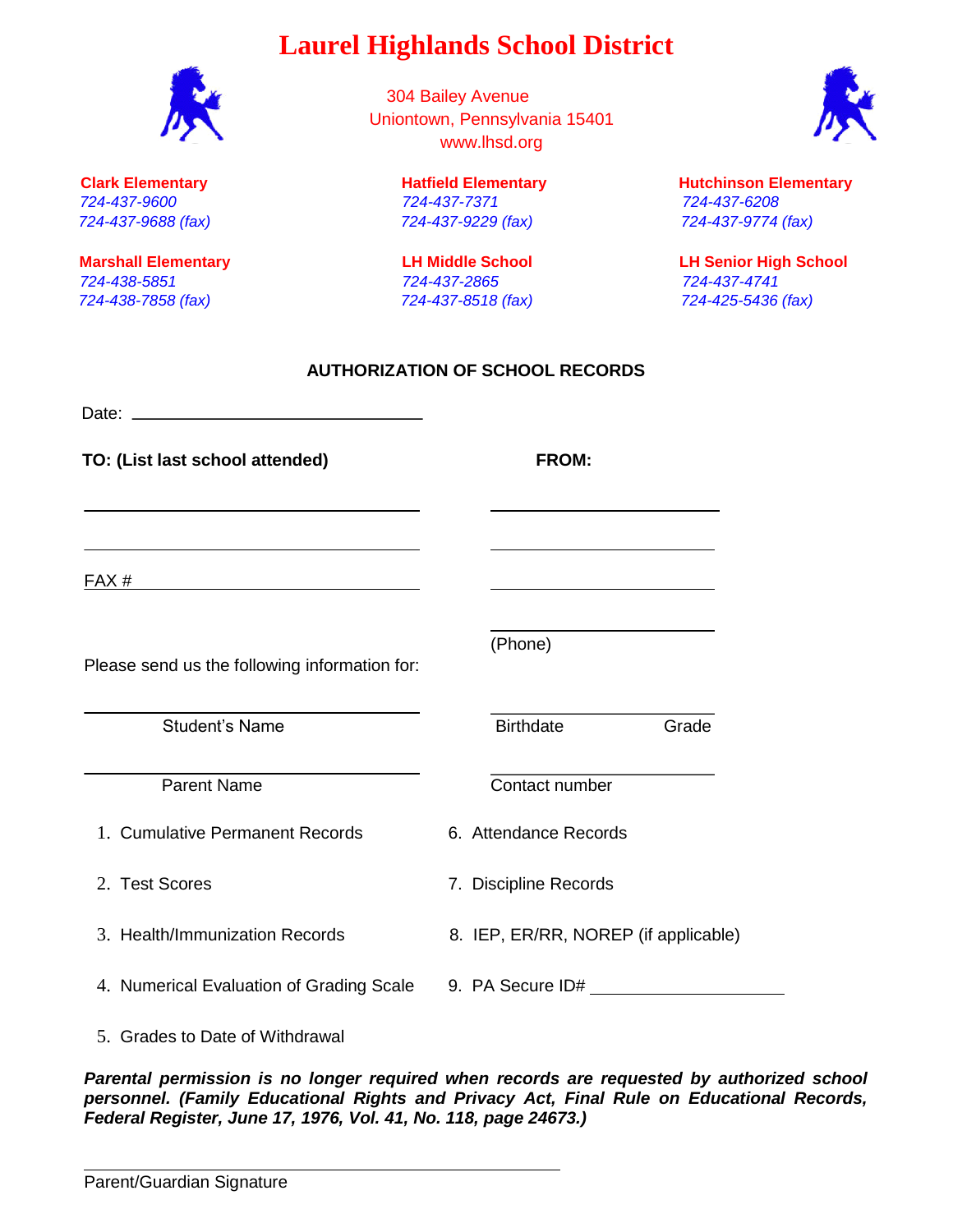



304 Bailey Avenue, Uniontown, Pennsylvania 15401 (724) 437-2821 Fax (724) 437-8929 www.lhsd.org

# **Sworn Statement**

**Student Name:**  $\blacksquare$ 

**Date of Birth:**  $\blacksquare$ 

Pennsylvania School Code as amended by Act 26 of 1995 (Section 1304-A)

(A) Prior to admission to any school entry, the parents, guardians, or other person having control or in charge of a student shall, upon registration, provide a sworn statement or affirmation stating whether the pupil was previously suspended or expelled from any public or private school of this Commonwealth or any other state for an act or offense involving weapons, alcohol, or drugs, or for any act of violence committed on school –property. This registration shall be maintained as part of the student's disciplinary record.

(B) Any willful false statement made under this section shall be a misdemeanor of the third degree.

Pennsylvania School Code as amended by Act 26 of 1995 (Section 1305-A)

Whenever a pupil transfers to another school entity, a certified copy of the student's disciplinary record shall be transmitted to the school entity to which the pupil has transferred, the receiving school shall request the records. The sending school shall have (10) days from receipt of the request to supply a certified copy of the student's disciplinary record.

**I hereby swear/affirm that my child has not been suspended or expelled for any of the above reasons.** 

\_\_\_\_\_\_\_\_\_\_\_\_\_\_\_\_\_\_\_\_\_\_\_\_\_\_\_\_\_\_\_\_\_\_\_\_\_\_\_\_ \_\_\_\_\_\_\_\_\_\_\_\_\_\_\_\_\_\_\_\_\_\_\_\_\_

Signature Date **Date** 

Note: Parents or guardians who intentionally submit a false statement shall be subject to conviction of a misdemeanor of the third degree.

"Laurel Highlands School District is an Equal Opportunity Employer"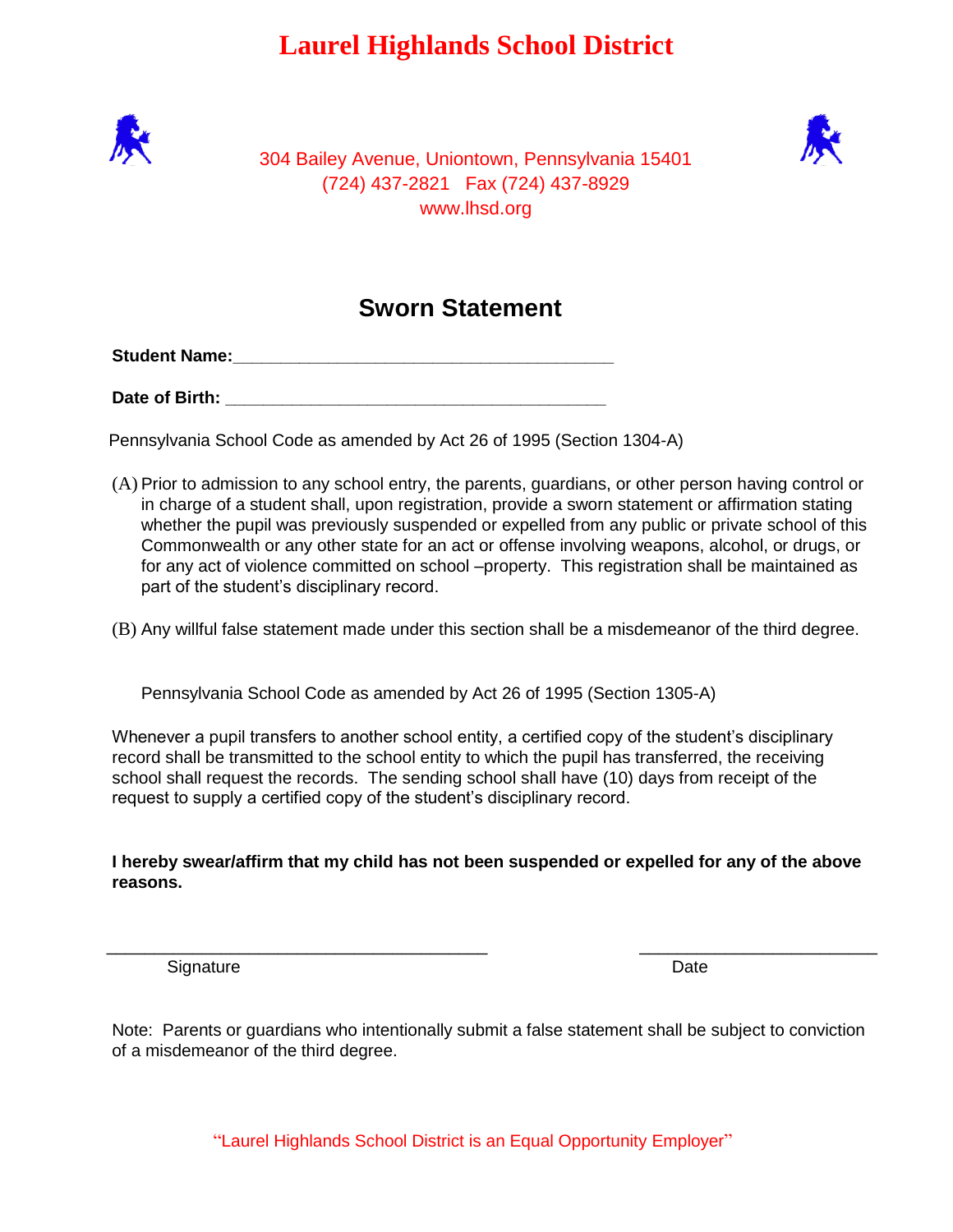

304 Bailey Avenue Uniontown, Pennsylvania 15401 (724) 437-2821 Fax (724) 437-8929 www.lhsd.org



Dear Parent/Guardian:

The Laurel Highlands School District is required to identify those students' parents/guardians who are **employed by the Federal government, work on Federal property, or are active duty with the armed services**. The accuracy of this survey means additional revenue for the School District.

If you are included in any of these categories listed above, please complete the following survey. Your responses will be kept in strict confidence except for being a part of the numerical group.

|                                                                                                                                      |                                                                                                                  | Grade ______________________ |
|--------------------------------------------------------------------------------------------------------------------------------------|------------------------------------------------------------------------------------------------------------------|------------------------------|
| A. Civilian Federal Employers                                                                                                        |                                                                                                                  |                              |
| 1. Is either parent/guardian employed by the Federal government or work on Federal property?<br>If yes, complete the following:      |                                                                                                                  |                              |
| Name: Name and the second contract of the second contract of the second contract of the second contract of the<br>Address: _________ | and the control of the control of the control of the control of the control of the control of the control of the |                              |
| <b>B.</b> Uniformed Services                                                                                                         |                                                                                                                  |                              |
| 1. Is either parent/guardian on active duty in the uniformed services?<br>If yes, complete the following:                            |                                                                                                                  |                              |
| Name                                                                                                                                 | Rank                                                                                                             | <b>Branch of Service</b>     |
| C. This is to certify that the above information is correct.                                                                         |                                                                                                                  |                              |
| Signature:                                                                                                                           |                                                                                                                  | Date:                        |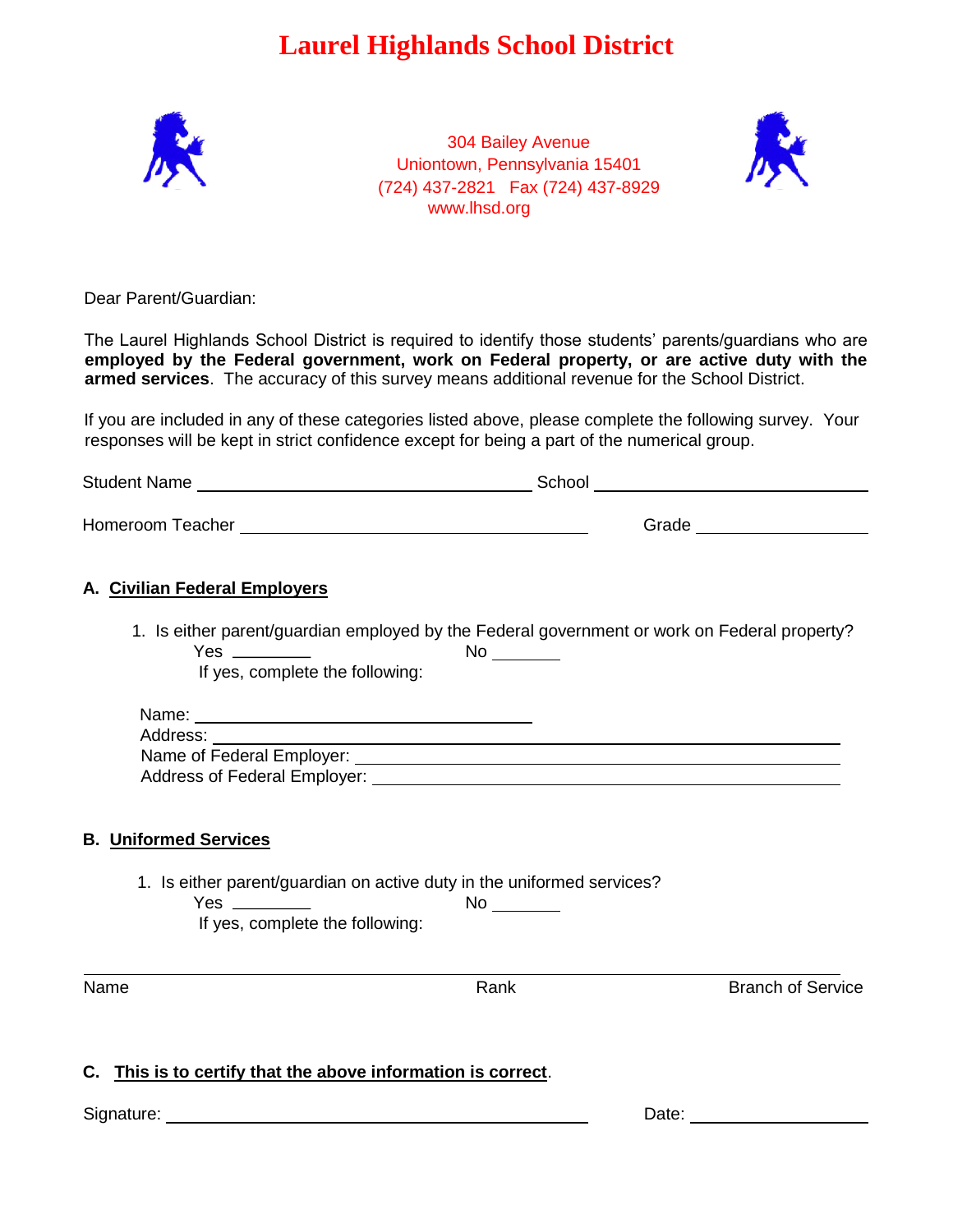

# **Special Education/Home Language Survey**

Student's Name: \_\_\_\_\_\_\_\_\_\_\_\_\_\_\_\_\_\_\_\_\_\_\_\_\_\_\_\_\_\_\_\_\_\_\_Date of Birth: \_\_\_\_\_\_\_\_\_\_\_\_\_\_

## **Education/Home Background Survey**

*The Civil Rights Act of 1964, Title VI – Language Minority Compliance Procedures, requires that school*  district/charter school identify limited English Proficient (LEP) students. Pennsylvania Department of *Education has selected the Home Language Survey as a method for the identification.* 

## **Home Language Survey**

What is the language your child learned to speak?

What language(s) does your child speak most often at home?

What language is most often spoken at home?

*\*The school district/charter school has the responsibility under the federal law to serve students who are limited English proficient and need English instructional services. Given the responsibility, the school district/charter*  school has the right to ask for the information it needs to identify English Language Learners (ELLs). As part of *the responsibility to locate and identify ELLs, the school district/charter school may conduct screenings or ask for related information about students who are already enrolled in the district as well as from students who enroll in the school district/charter school in the future.* 

Special Programs in Previous School:

| Has an IEP/GIEP been written for this student? YES NO Is the IEP/GIEP currently active? YES NO                                           |  |                                                        |                                               |  |
|------------------------------------------------------------------------------------------------------------------------------------------|--|--------------------------------------------------------|-----------------------------------------------|--|
| (Speech, Gifted, Visual, Learning Support, Autistic Support, Life Skills, Emotional Support, etc.)                                       |  |                                                        |                                               |  |
|                                                                                                                                          |  | Secondary Disability:<br><u> Secondary Disability:</u> |                                               |  |
| Does the student have a Service Agreement (504 Plan)? YES NO<br>Does the student have any physical disabilities? YES NO If yes, explain: |  |                                                        |                                               |  |
| Has the student ever attended any school in Laurel Highlands School District? YES                                                        |  |                                                        | <b>NO</b>                                     |  |
|                                                                                                                                          |  |                                                        | Dates Attended: University of Pates Attended: |  |
|                                                                                                                                          |  |                                                        |                                               |  |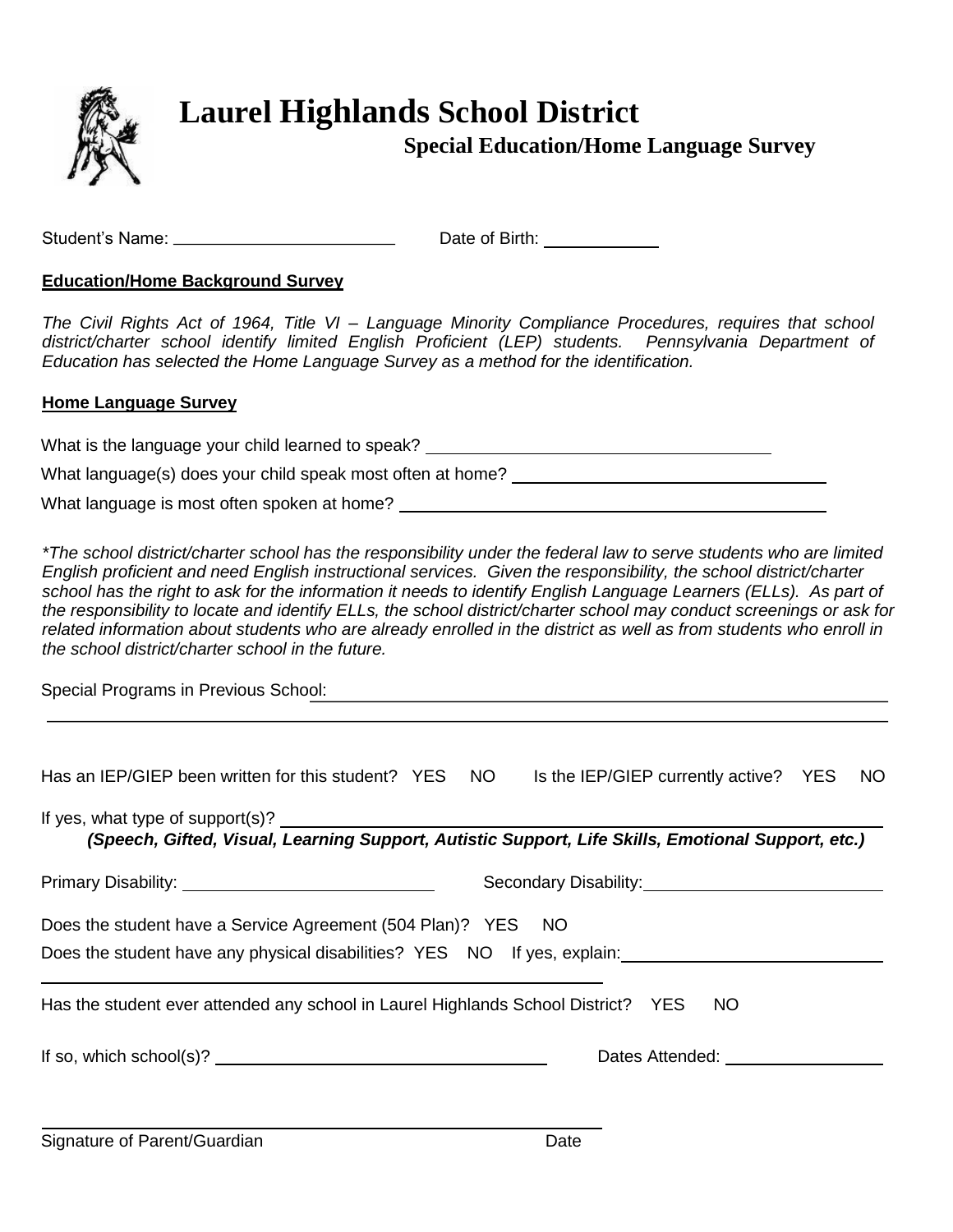|                                 |                                                     |       |                                | <b>School Building</b>                                          |
|---------------------------------|-----------------------------------------------------|-------|--------------------------------|-----------------------------------------------------------------|
|                                 | <b>Laurel Highlands School District</b><br>Student: |       | <b>Student Accounting Form</b> | AM Bus #/Tag ________<br>PM Bus #/Tag ________<br>Walker Y<br>N |
| Last                            |                                                     | First | Middle                         | Today's Date                                                    |
| Grade                           | Date of Birth                                       |       | Student ID                     | Homeroom No.                                                    |
|                                 |                                                     |       |                                |                                                                 |
|                                 |                                                     |       |                                |                                                                 |
| <b>New Students in District</b> |                                                     |       | <b>Transfers in District</b>   |                                                                 |
| Address:                        |                                                     |       | Address:                       |                                                                 |
| Street, Box No.                 |                                                     |       | Street, Box No.                |                                                                 |
| City, State, Zip Code           |                                                     |       | City, State, Zip Code          |                                                                 |
|                                 | Parent/Guardian (Full Name)                         |       | Parent/Guardian (Full Name)    |                                                                 |
| Phone No.                       |                                                     |       | From:                          |                                                                 |
| Emergency Phone No.             |                                                     |       | <b>Building or School</b>      |                                                                 |
|                                 |                                                     |       | To:                            |                                                                 |
|                                 |                                                     |       | <b>Building or School</b>      |                                                                 |
|                                 | <b>WITHDRAWALS</b>                                  |       |                                |                                                                 |

| Last                | First | MI |
|---------------------|-------|----|
| Date of Withdrawal: |       |    |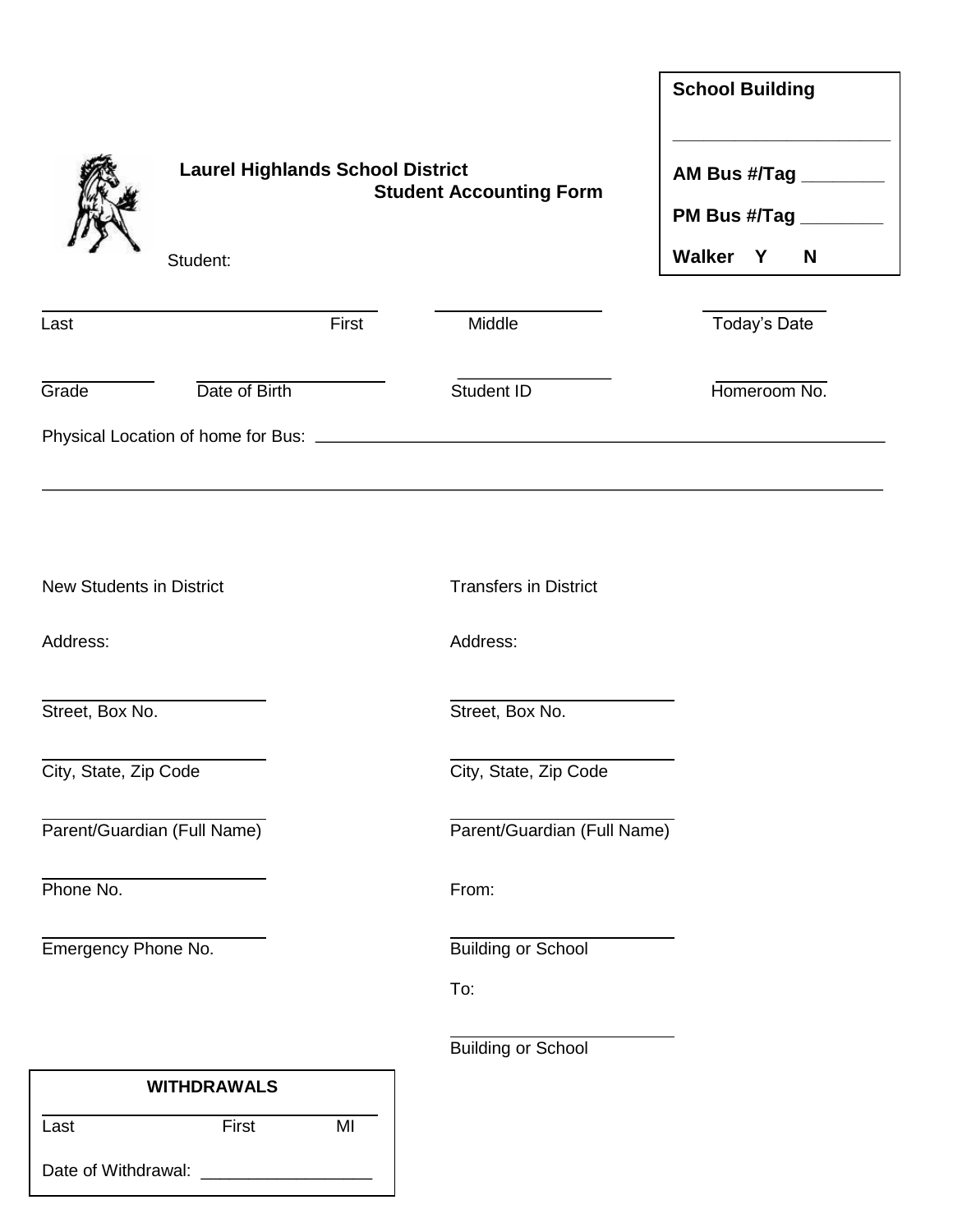# **LAUREL HIGHLANDS SCHOOL DISTRICT**

# **Physical Education Participation**

Student's Name: **Example 2018** 

Please Check One:

( ) Is permitted in the regular Physical Education Program.

( ) Is permitted to participate in a limited Physical Education Program this would be semi-active games and activities.

( ) Is physically unable to participate in our regular or semi-active Physical education Program.

If your child is permitted to take, the limited program or if he/she is not permitted to take any Physical Education, you must have your doctor sign this form before your child returns to school. Please do this as soon as possible so that your child can benefit from our program.

If your child is able to participate in our regular Physical Education Program, please sign this form and return it to the school.

Thank you for your cooperation.

Date **Parent/Guardian Signature** Student: Reason for Exemption: Please list limitations if this child is to be placed in the semi-active program. Does the child have restrictions on the playground? If yes, specify: \_\_\_\_\_\_\_\_\_\_\_\_ If these restrictions are not for the entire school year, specify time:

\_\_\_\_\_\_\_\_\_\_\_\_\_\_\_\_\_\_\_\_\_\_\_\_\_\_\_\_\_\_ \_\_\_\_\_\_\_\_\_\_\_\_\_\_\_\_\_\_\_\_\_\_\_\_\_\_\_\_\_\_\_\_\_\_\_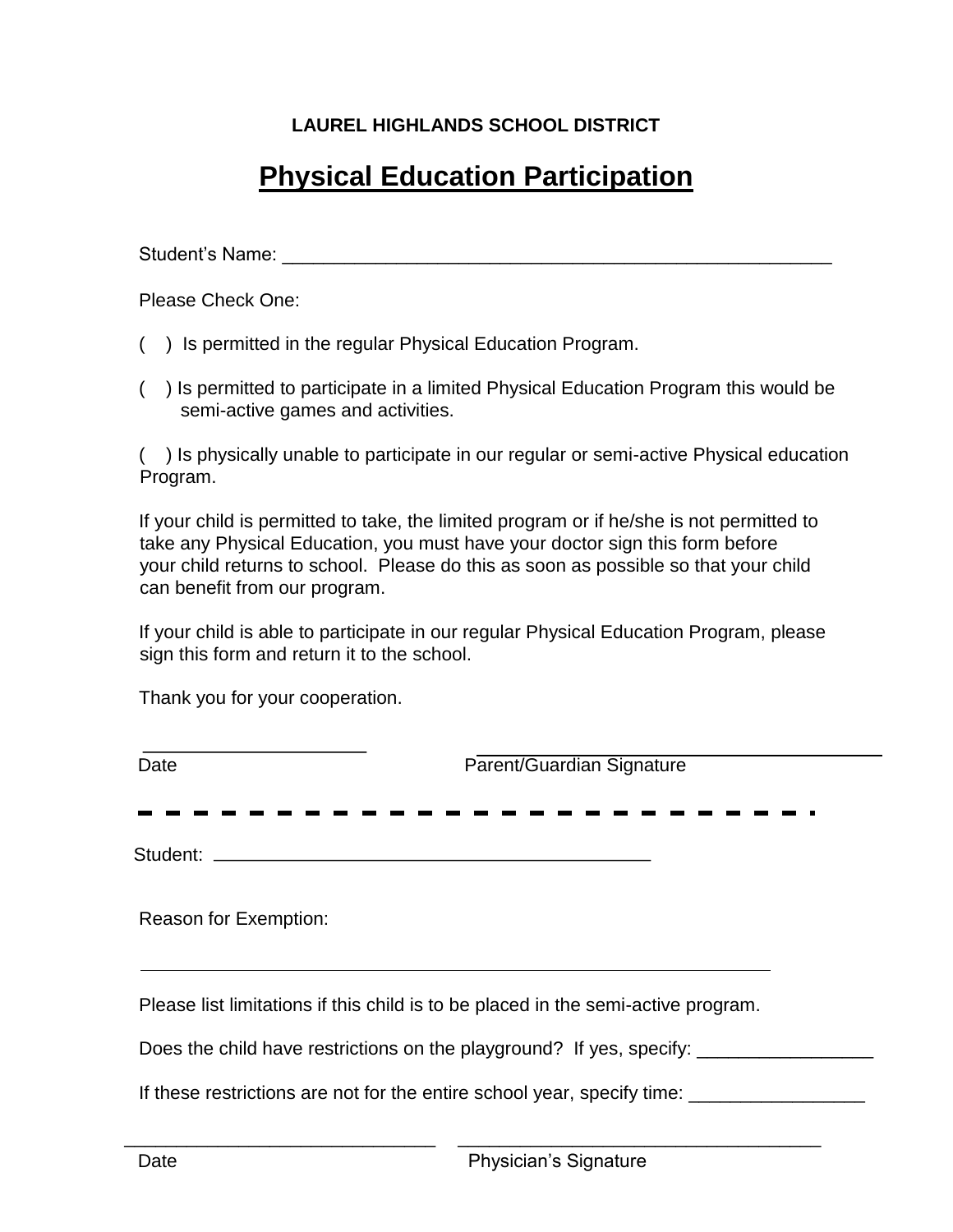# **LAUREL HIGHLANDS SCHOOL DISTRICT Health History**

|         |                                                                                                                                                                                                                                | Sex: Phone No. Prime No. Parent/Guardian: Prime Contain Assembly Prime Contains and District Assembly Prime Co                                                                                                                 |
|---------|--------------------------------------------------------------------------------------------------------------------------------------------------------------------------------------------------------------------------------|--------------------------------------------------------------------------------------------------------------------------------------------------------------------------------------------------------------------------------|
|         |                                                                                                                                                                                                                                | Address: Address: Address: Address: Address: Address: Address: Address: Address: Address: Address: Address: Address: Address: Address: Address: Address: Address: Address: Address: Address: Address: Address: Address: Addres |
|         |                                                                                                                                                                                                                                |                                                                                                                                                                                                                                |
|         | Date: ______________                                                                                                                                                                                                           |                                                                                                                                                                                                                                |
|         |                                                                                                                                                                                                                                | Family Physician: Cambridge Communication of Phone No.                                                                                                                                                                         |
|         |                                                                                                                                                                                                                                |                                                                                                                                                                                                                                |
|         |                                                                                                                                                                                                                                | PAST HEALTH HISTORY: Please indicate if condition is Mild, Moderate or Severe                                                                                                                                                  |
| $1_{-}$ | <b>Childhood Diseases:</b>                                                                                                                                                                                                     | 7. Nose/Throat: 2008                                                                                                                                                                                                           |
|         | Chicken Pox? At What Age?                                                                                                                                                                                                      | Frequent Sore Throats                                                                                                                                                                                                          |
|         | ____Other____________________________                                                                                                                                                                                          | Dental Concerns: Dental Concerns:                                                                                                                                                                                              |
| 2.      | Allergies: New York Changes and Allergies and Allergies and Allergies and Allergian and Allergian and Allergia                                                                                                                 | 8. Breathing Problems:                                                                                                                                                                                                         |
|         | Medication:______________________________                                                                                                                                                                                      |                                                                                                                                                                                                                                |
|         |                                                                                                                                                                                                                                | Tuberculosis: National Assembly Property and Assembly                                                                                                                                                                          |
|         | Environmental:__________________________<br>Bee Stings:_______Reaction:____________                                                                                                                                            | 9. Heart Problems:                                                                                                                                                                                                             |
| 3.      |                                                                                                                                                                                                                                |                                                                                                                                                                                                                                |
|         |                                                                                                                                                                                                                                |                                                                                                                                                                                                                                |
| 4.      |                                                                                                                                                                                                                                |                                                                                                                                                                                                                                |
|         | <u> 1989 - Johann John Harry Harry Harry Harry Harry Harry Harry Harry Harry Harry Harry Harry Harry Harry Harry</u>                                                                                                           | At What Age:<br><u>Lettimes</u>                                                                                                                                                                                                |
|         |                                                                                                                                                                                                                                | Restrictions/Physical Activity:                                                                                                                                                                                                |
| 5.      | Eye Concerns: National Assembly Concerns and Concerns and Concerns and Concernsive Concernsive Concernsive Concernsive Concernsive Concernsive Concernsive Concernsive Concernsive Concernsive Concernsive Concernsive Concern |                                                                                                                                                                                                                                |
| 6.      |                                                                                                                                                                                                                                | 12. Seizures: 12. Seizures: 12. Seizures: 12. Seizures: 12. Seizures: 12. Seizures: 12. Seizures: 12. Seizure                                                                                                                  |
|         |                                                                                                                                                                                                                                | Epilepsy:_________________________                                                                                                                                                                                             |
|         |                                                                                                                                                                                                                                | Fainting: <b>Example 2018</b>                                                                                                                                                                                                  |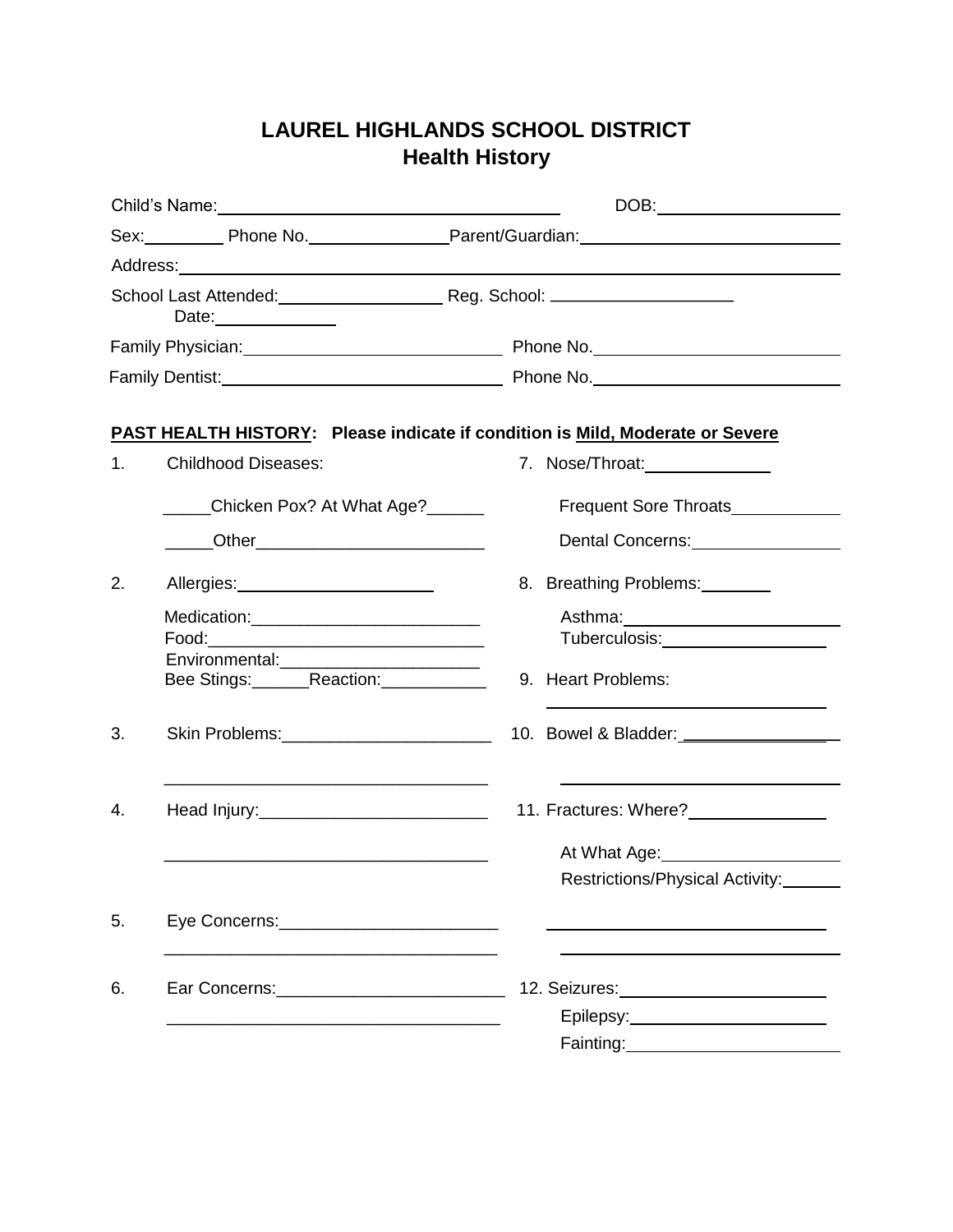## **Previous Surgery (including Same Day Surgery) and/or Hospitalization**

| Date/Age: 2000               |                                                       |
|------------------------------|-------------------------------------------------------|
|                              | Diagnosis: <u>___________________________________</u> |
|                              |                                                       |
|                              |                                                       |
|                              |                                                       |
|                              |                                                       |
| Signature of Parent/Guardian | Date                                                  |

# **Authorization for Medication During School Hours**

(Full Name of Student)

, must receive the following PRESCRIBED medications during the school hours in order to maintain sufficient health to participate in the school program.

| Diagnosis:                  | Reason for Medication:<br><u>and the company of the company of the company of the company of the company of the company of the company of the company of the company of the company of the company of the company of the company of the company of the com</u> |                                                                                                                                                                                                                                     | Name of Medication: _______ |
|-----------------------------|----------------------------------------------------------------------------------------------------------------------------------------------------------------------------------------------------------------------------------------------------------------|-------------------------------------------------------------------------------------------------------------------------------------------------------------------------------------------------------------------------------------|-----------------------------|
|                             |                                                                                                                                                                                                                                                                |                                                                                                                                                                                                                                     |                             |
| Time of Day: ______________ | Length of Time: $\frac{1}{2}$ Length of Time:                                                                                                                                                                                                                  | <b>Days</b> the control of the control of the control of the control of the control of the control of the control of the control of the control of the control of the control of the control of the control of the control of the c | Months                      |
|                             |                                                                                                                                                                                                                                                                |                                                                                                                                                                                                                                     |                             |

I do hereby release, discharge and hold harmless the Laurel Highlands School District, its agents and employees, from any and all liability and claim whatsoever for the administration of the above medication to my child should there be a reaction from the medication.

Signature of Parent/Guardian Date Date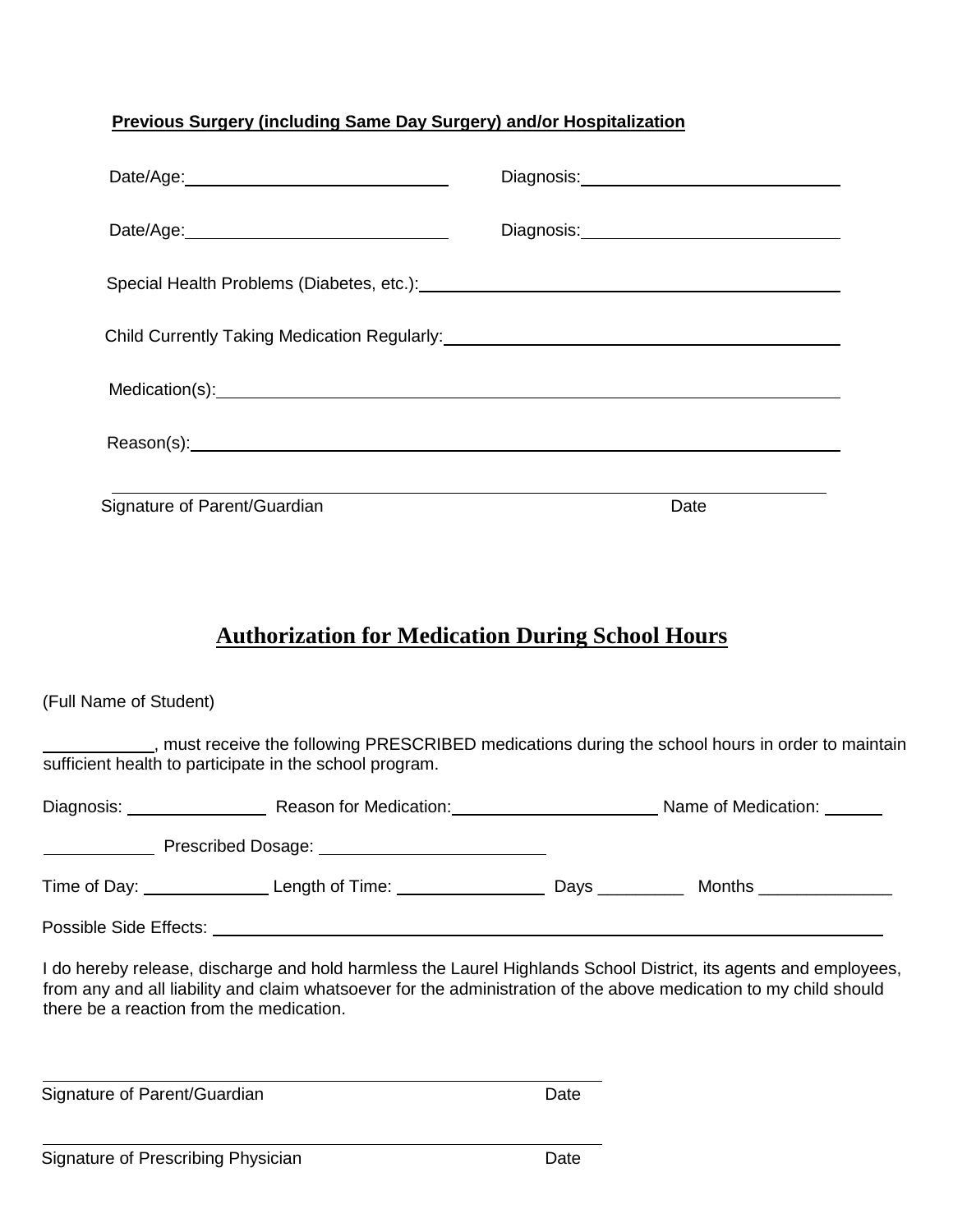#### **Laurel Highlands School Board Adopted Policy**

**"No patented drug, prescription, medicine, or other controlled substance shall be permitted to be brought upon the school property or into any school building unless permission is first granted by a school nurse, following consultation with the prescribing physician. Conditions imposed by the school physician and authorized school personnel shall be strictly followed."** 

\*Only one medication per form – make copies of this form for multiple medications.

\*Please note all medication orders expire at the end of each school year, a newly signed order for all medications must be obtained each year.

## **Laurel Highlands School District Medical/Dental Consent Form**

**Medical Consent Form:** Student's Name:

#### Dear Parent/Guardian:

The Pennsylvania School Health Law requires medical exams for children in PA upon original entry into school, sixth grade, and eleventh grade. This exam may be done at school, by the school doctor, with your consent, or it may be done by your family physician, at your expense, and recorded on a form provided by the school district. Private exams will be accepted up to one year prior to entering school.

#### **Please Check:**

( ) Please examine my child at school.

( ) I will arrange for the medical exam with my child's physician, and I will return the private physicians form by September 1<sup>st</sup>, to the school.

| <b>Telephone Number</b> | Date | Parent/Guardian Signature |  |
|-------------------------|------|---------------------------|--|
|                         |      |                           |  |
|                         |      |                           |  |
|                         |      |                           |  |

**Dental Consent Form:** Student's Name: Student and Student and Student and Student and Student and Student and Student and Student and Student and Student and Student and Student and Student and Student and Student and Stu

Dear Parent/Guardian:

The Pennsylvania School Health Law requires dental exams for children in PA upon original entry into school, third grade, and seventh grade. This exam may be done at school, by the school doctor, with your consent, or it may be done by your family dentist, at your expense, and recorded on a form provided by the school district. Private exams will be accepted up to one year prior to entering school.

#### **Please Check:**

( ) Please examine my child at school. ( ) I will arrange for the dental exam with my child's dentist, and I will return the private dental form by September  $1<sup>st</sup>$ , to the school.

| Telephone Number |  |
|------------------|--|
|------------------|--|

\_\_\_\_\_\_\_\_\_\_\_\_\_\_\_\_\_\_\_\_\_\_\_ \_\_\_\_\_\_\_\_\_\_\_\_\_\_\_\_\_\_\_\_

Date Parent/Guardian Signature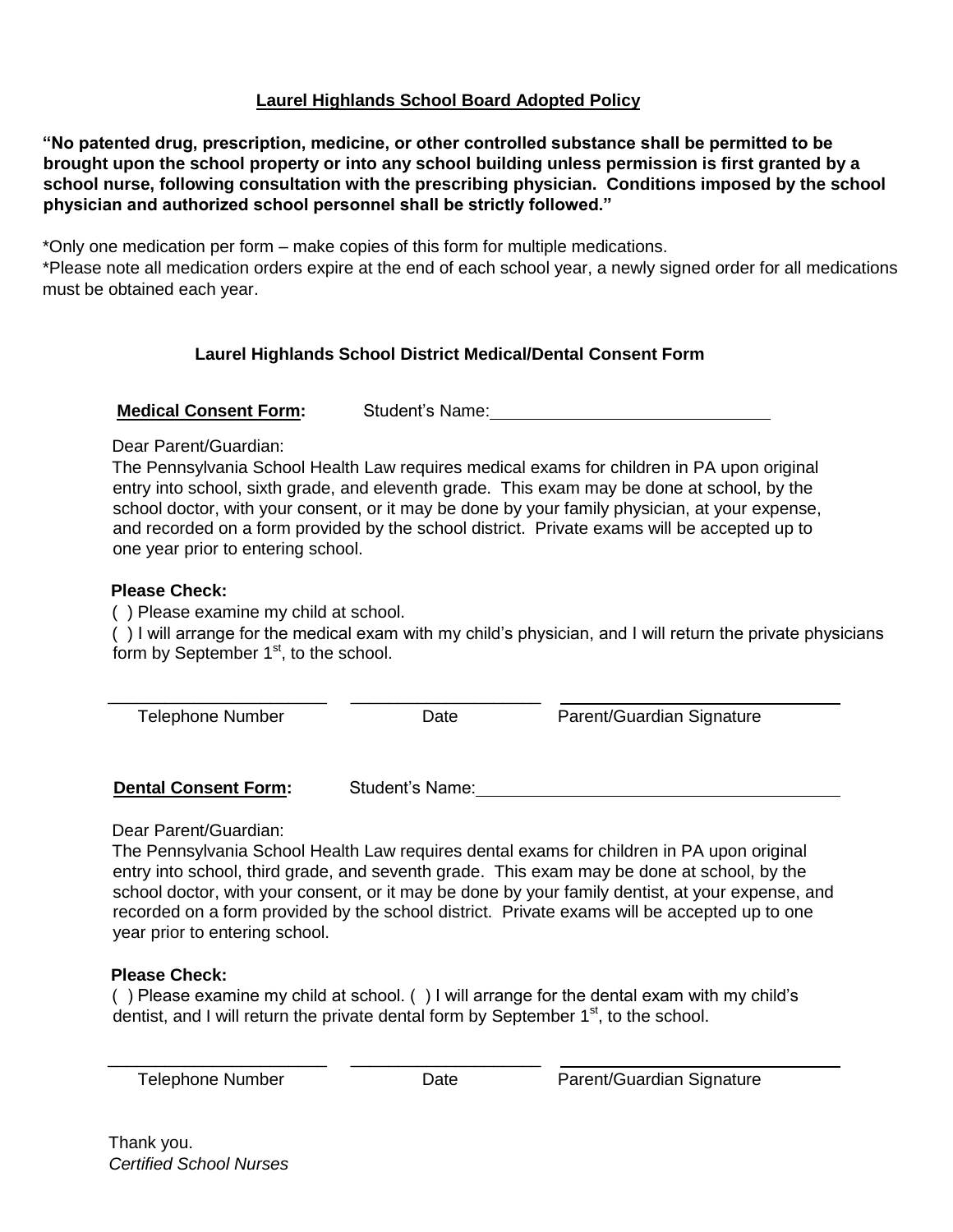#### **LAUREL HIGHLANDS SCHOOL DISTRICT INTERNET AND NETWORK RESOURCES ACCESS ACCEPTABLE USE AGREEMENT**

I understand, accept, and will abide by the Laurel Highlands School District's Acceptable Use of Internet Access, and Network Resources Acceptable Use Policy. I further understand that any violation of this policy is unethical and may constitute a criminal offense. I understand that the use of the Internet is a privilege and not a right. I agree that I have no expectation of privacy and no right to privacy when I use the School District's computers. I acknowledge that all aspects of my use of the School District's computers is subject to monitoring and review without cause and without notice, and I consent to the monitoring and review of all aspects of my use of the School District's computers. I understand that any violation or inappropriate conduct may result in termination of my access privileges, other disciplinary action and/or lead action.

I understand that the School District makes no assurances of any kind, whether expressed or implied, regarding any Internet services. I further understand that the use of any information obtained via the Internet is at my own risk, that the School District specifically disclaims responsibility for the accuracy or quality of such information, and that the School District is not, nor will not be responsible for any damage or loss, which I may suffer.

| Student Name (Please Print) | Grade |
|-----------------------------|-------|

\_\_\_\_\_\_\_\_\_\_\_\_\_\_\_\_\_\_\_\_\_\_\_\_\_\_\_\_\_\_\_\_\_\_ \_\_\_\_\_\_\_\_\_\_\_\_\_\_\_\_\_\_\_\_\_\_\_\_\_\_\_\_\_\_\_\_\_\_

Student Signature Date

#### **Note: For student users, parent or guardian must also read and sign this agreement. Parent's or Guardian's Agreement**

Due to the nature of the Internet, it is neither practical nor possible for the School District to ensure compliance at all times with the School District's Internet and Network Resources Acceptable Use Policy. Accordingly, parents/guardians must recognize that each student will be required to make independent decisions and use good judgment in his/her use of the internet. Therefore, parents/guardians must participate in the decisions whether or not to allow their child access to the Internet, and must communicate their own expectations to their child regarding appropriate use of the Internet.

As a parent/guardian of \_\_\_\_\_\_\_\_\_\_\_\_\_\_\_\_\_\_\_\_\_\_\_\_\_\_\_\_\_\_\_\_\_\_\_\_\_\_\_\_\_\_\_\_, I acknowledge that I received and understand the School District's Internet and Network Resource Acceptable Use Policy and the School District's Internet and Network Access Agreement being signed by my child. I understand that Internet access is designed for educational purposes and that the School District will discourage access to inappropriate and objectionable material and communications. However, I recognize it is impossible for the School District to prevent access to all inappropriate and objectionable material, and I will not hold the School District responsible for materials acquired or contacts made through the Internet. I understand that a variety of inappropriate and objectionable material is available via the Internet, and that it may be possible for my child access these materials if her or she chooses to behave irresponsibly. I also understand that it is possible for undesirable or ill-intended individuals to communicate with my child over the Internet, that there is no practical means for the School District to prevent this from happening, and that my child must take responsibility to avoid such communications if they are initiated. While I authorize the School district to monitor and review all communications to or from my child on the Internet, I recognize that it is impossible for the School District to monitor and review all such communications. I have determined that the benefits of my child having access to the Internet outweigh the potential risks. I understand that any conduct by my child that is in conflict with these responsibilities is inappropriate, and that such behavior may result in the termination of access, disciplinary action and/or legal action.

I reviewed these responsibilities with my child, and I hereby grant permission to the School District to provide my child with Internet access. I agree to compensate the School District for any expense or costs it incurs as a result of my child's violation of the Internet and Network Resources Access Acceptable Use Policy. I further agree that I will not hold the School District responsible for any matter arising by reason of or relating to (a) my child's violation of the Internet and Network Resources Access Acceptable Use Policy or (b) any materials acquired by my child, or contacts made by or to my child, through the Internet.

Print Name:

Signature: \_\_\_\_\_\_\_\_\_\_\_\_\_\_\_\_\_\_\_\_\_\_\_\_\_\_\_\_\_\_\_\_\_\_\_\_\_\_ Date: \_\_\_\_\_\_\_\_\_\_\_\_\_\_\_\_\_\_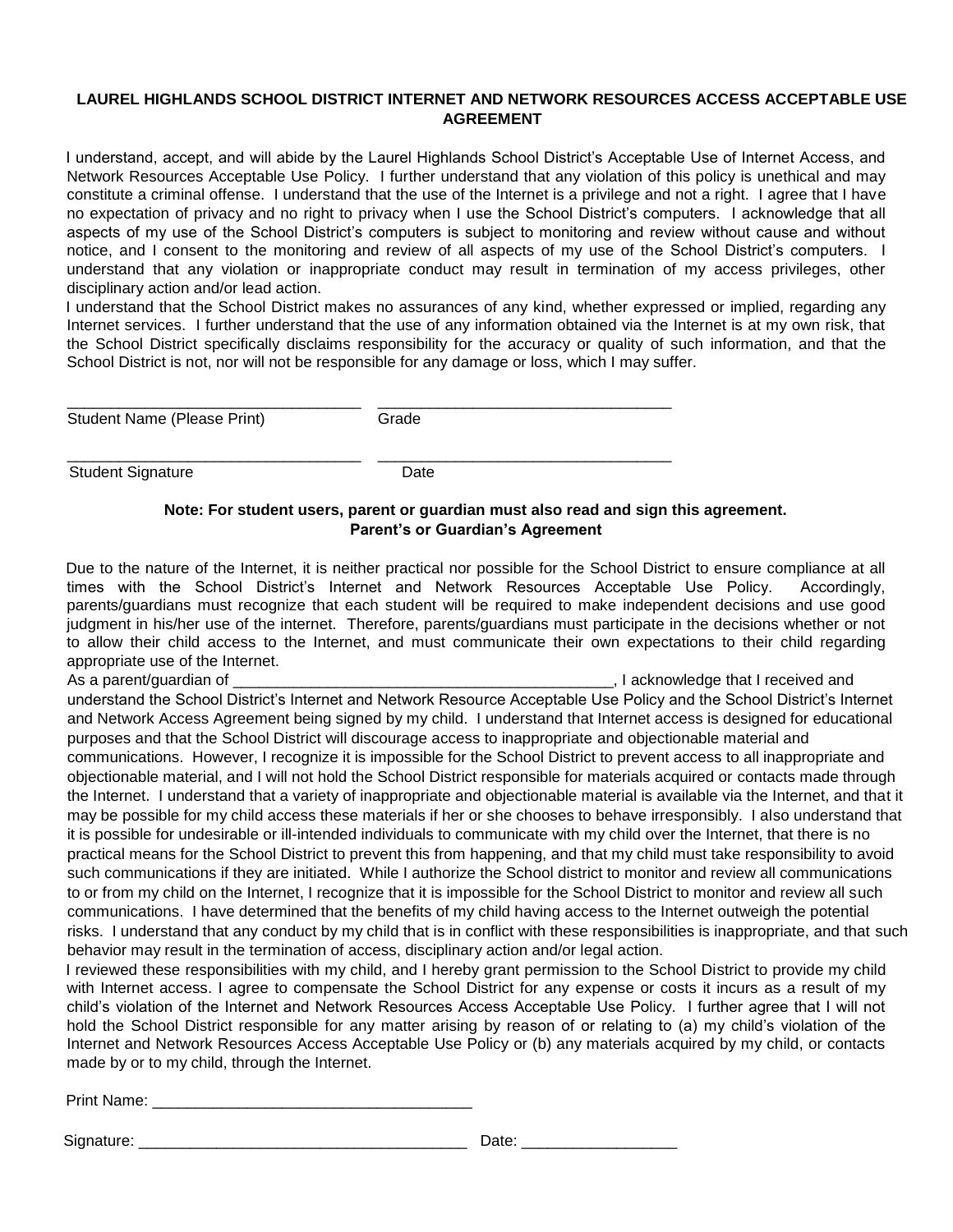

# **PERMISSION TO PHOTOGRAPH/VIDEOTAPE**



In connection with the educational programs in our school, opportunities may occur to photograph or videotape your child. These photographs and/or videos may be used in the school or newsletters, school web sites, yearbooks, bulletin boards, in local or regional newspapers, on television, or as part of a public performance.

In order to grant the school permission to photograph and/or videotape your child, parents/guardians of all students must complete and return the form below.

------------------------------------------------------------------------------------------------------------

Please check the appropriate box.

□ **I DO** give permission for my child

□ **I DO NOT** give permission for my child

\_\_\_\_\_\_\_\_\_\_\_\_\_\_\_\_\_\_\_\_\_\_\_\_\_\_\_\_\_\_\_\_\_\_\_\_\_\_\_\_\_\_\_\_\_\_\_\_

\_\_\_\_\_\_\_\_\_\_\_\_\_\_\_\_\_\_\_\_\_\_\_\_\_\_\_\_\_\_\_\_\_\_\_\_\_\_\_\_\_\_\_\_\_\_\_\_\_\_\_\_\_\_\_

Student's name

To be photographed, videotaped, audio-taped, named on radio, named or shown on television, named or pictured in a newspaper, and/or appear in a public performance (which may be photographed or videotaped).

\_\_\_\_\_\_\_\_\_\_\_\_\_\_\_\_\_\_\_\_\_\_\_\_\_\_\_\_\_\_\_\_\_\_\_\_\_\_\_\_\_\_\_\_\_\_ \_\_\_\_\_\_\_\_\_\_\_\_\_\_\_\_\_\_\_\_\_\_

Parent/Guardian name (Print)

Parent/Guardian Signature Date Date